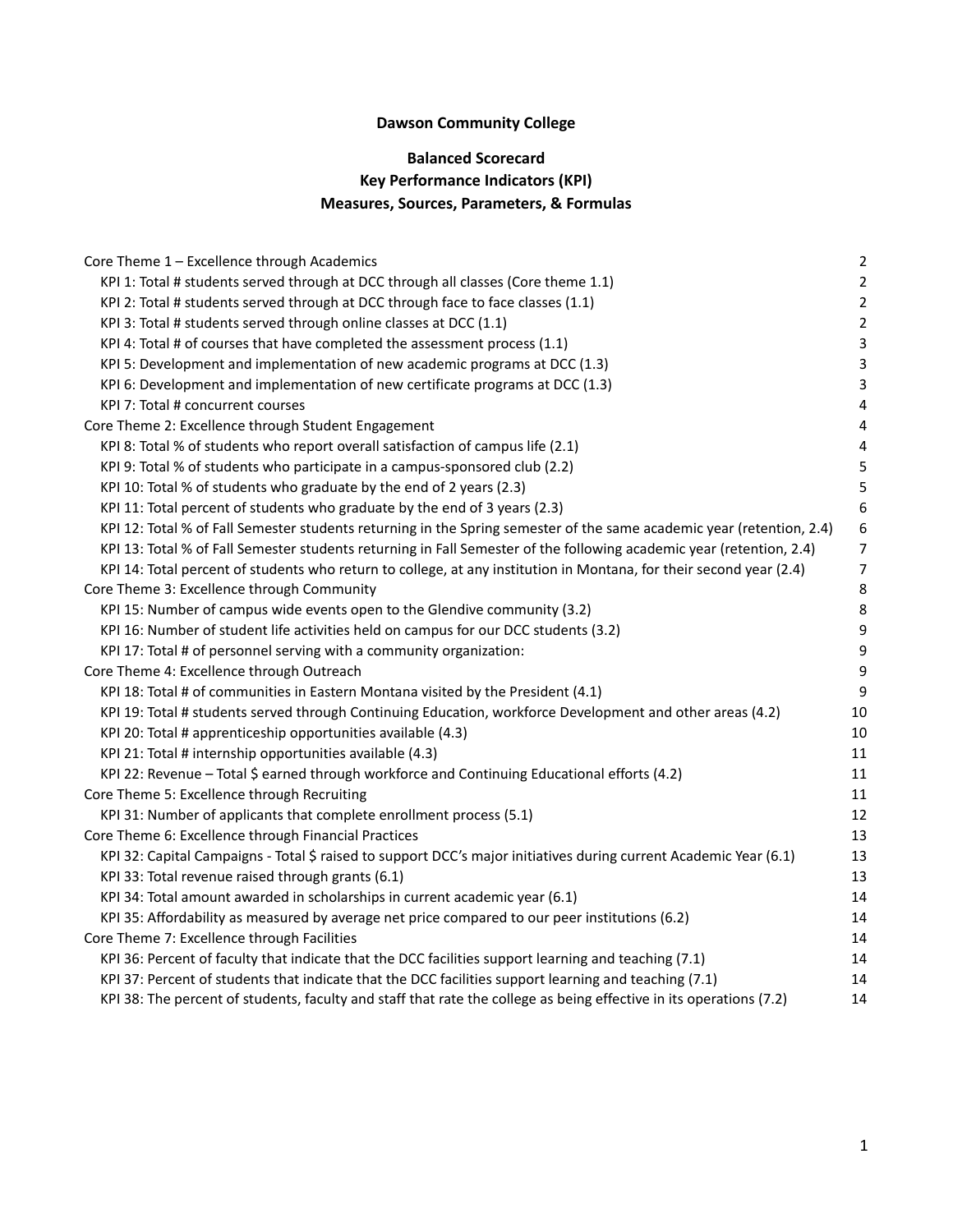# <span id="page-1-0"></span>**Core Theme 1 – Excellence through Academics**

<span id="page-1-1"></span>**KPI 1: Total # students served through at DCC through all classes (Core theme 1.1)** Source: Banner DCC Enrollment Data and Data Warehouse Population: Fall Semester Cohort, Spring Semester Cohort Measure: The total, unduplicated number of students enrolled in all DCC classes for a given academic year Data collection date: Fall Semester Responsible for data collection: Registrar

The data source is the previous year (or semester for year-to-date calculations) unduplicated headcount as recorded in Banner. For example, in the Summer semester, scorecard data collection begins by identifying the unduplicated students in the Fall semester and Spring semester cohorts. The Registrar or designee accesses enrollment by term information associated with Banner records to report all AY (Summer+Fall+Spring) unduplicated students taking credit courses at DCC.

Formula: In Tableau, for an academic year Summer, Fall and Spring are selected and required to count each person once under *Count Distinct Function.*

### <span id="page-1-2"></span>**KPI 2: Total # students served through at DCC through face to face classes (1.1)**

Source: Banner DCC Enrollment Data and Data Warehouse Population: Fall Semester Cohort, Spring Semester Cohort Measure: The total, unduplicated number of students enrolled in all face-to-face DCC classes for a given academic year Data collection date: Fall Semester Responsible for data collection: Registrar

The data source is the previous semester and/or year unduplicated headcount as recorded in Banner. For example, in the Summer semester, scorecard data collection begins by identifying the unduplicated students in the Fall and Spring cohorts (this can also be done by semester) who are enrolled in courses that occur on campus. The Registrar or designee accesses the Data Warehouse enrollment by term information associated with Banner records to organize the Annual Year students who have taken at least one on-campus course.

Formula: In Tableau, select only on-campus course sections. The same Account Distinct Function is used to select the courses.

#### <span id="page-1-3"></span>**KPI 3: Total # students served through online classes at DCC (1.1)**

Source: Banner DCC Enrollment Data and Data Warehouse Population: Fall Semester Cohort, Spring Semester Cohort Measure: The total, unduplicated number of students enrolled in all online DCC classes for a given academic year Data collection date: Fall Semester Responsible for data collection: Registrar

The data source is the previous semester and/or year unduplicated headcount as recorded in Banner. For example, in the Summer semester, scorecard data collection begins by identifying the unduplicated students in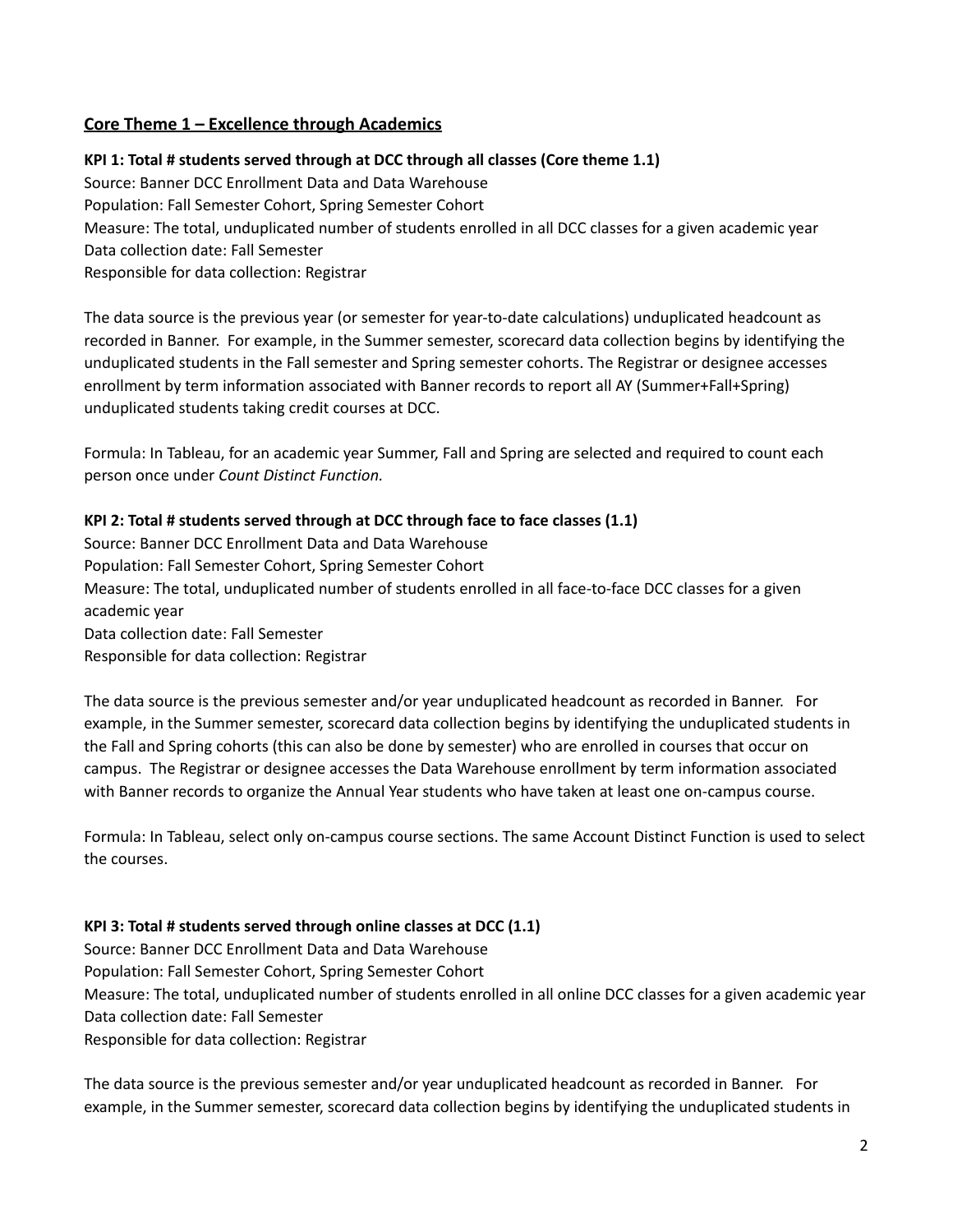the Fall and Spring cohorts (this can also be done by semester) who are enrolled in courses that occur online. The Registrar or designee accesses the Data Warehouse enrollment by term information associated with Banner records to report on the given academic year, the students who have taken at least one online course.

Formula: In Tableau, select only online course sections. The same Account Distinct Function is used to select the courses.

### <span id="page-2-0"></span>**KPI 4: Total # of courses that have completed the assessment process (1.1)**

Source: Course Assessment Summary Population: N/A Measure: Total number of courses with completed assessments Data collection date: Summer Semester Responsible for data collection: Vice President of Academic & Student Affairs

The data source is the summary of Course Assessments maintained by the Vice President of Academic & Student Affairs. Courses that have completed the assessment process will be counted manually for quarterly and annual reporting. This number is given to the Scorecard Data Collection Manager who places it into the scorecard and compares it to the established range for successful mission fulfillment.

Formula: No calculation is necessary. Report Parameters: NA (manual count)

# <span id="page-2-1"></span>**KPI 5: Development and implementation of new academic programs at DCC (1.3)**

Source: Montana Board of Regents Meeting Minutes Population: N/A Measure: Total number of new academic programs proposed to Board of Regents during a given academic year Data collection date: Summer Semester Responsible for data collection: Vice President of Academic & Student Affairs

The data source is meeting minutes from Montana Board of Regents meetings. The Vice President of Academic Affairs is responsible for manually tracking programs that successfully navigate the approval process for the type of program through OCHE and BOR that are new academic programs eligible for a CAS, AAS, AS, or AA. This may be different depending on the type of program and approval. For example, in the summer of 2019, the VP of Academic & Student Affairs will review all BOR meeting minutes from July 1, 2018 – June 30, 2019, and manually count the number of new CAS, AAS, AS, or AA programs that were approved by BOR (or notifications for certain CAS programs).

Formula: No calculation is necessary. Report Parameters: NA (manual count)

# <span id="page-2-2"></span>**KPI 6: Development and implementation of new certificate programs at DCC (1.3)**

Source: Montana Board of Regents Meeting Minutes Population: N/A Measure: Total number of new certificate level (CTS) programs proposed to BOR during a given academic year Data collection date: Summer semester

3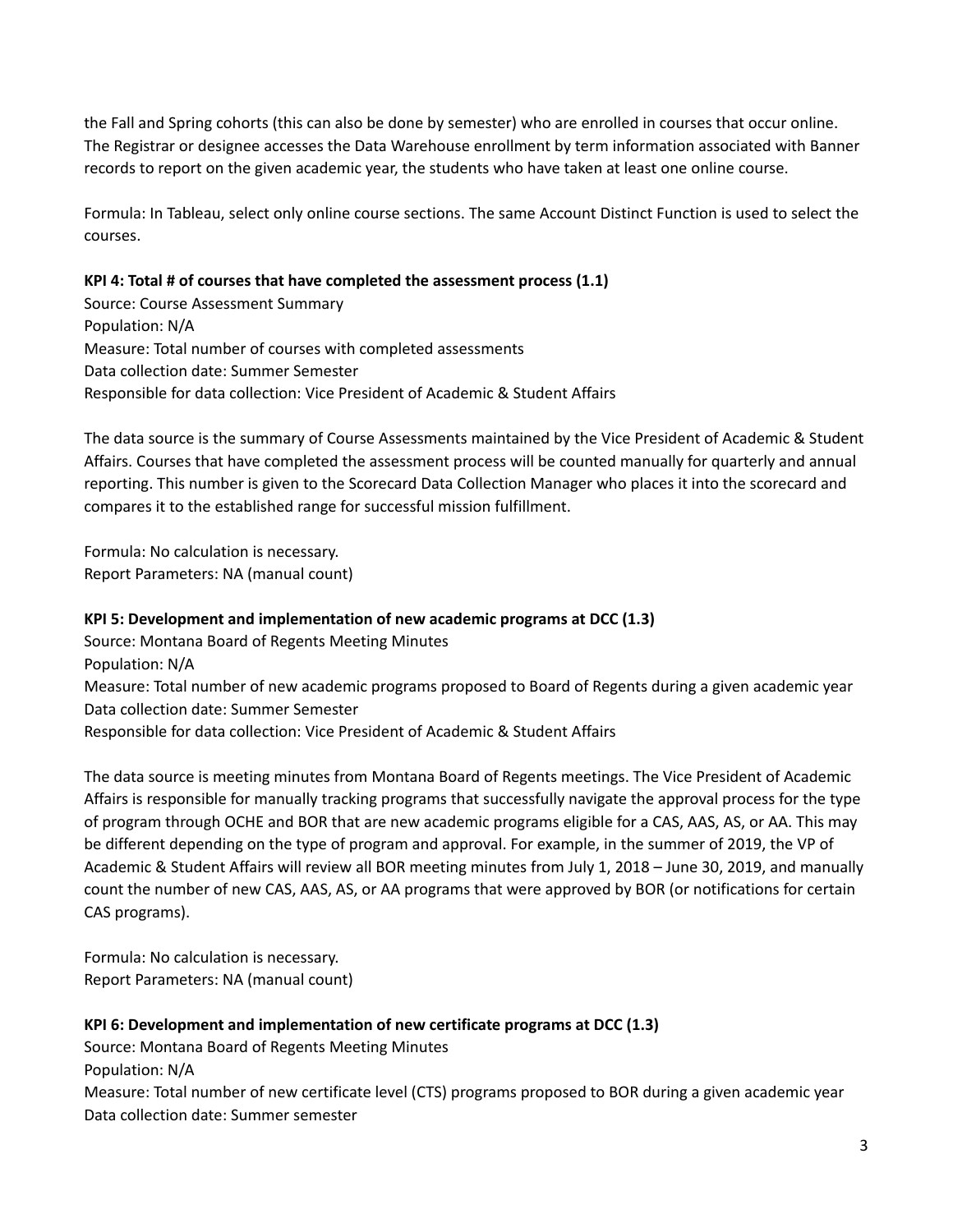Responsible for data collection: Dean of Academics

The data source is meeting minutes from Montana Board of Regents meetings. The Vice President of Academic Affairs is responsible for manually tracking program notifications to BOR for Certificate of Technical Studies (CTS). Generally, CTS does not require approval from OCHE/BOR but will still appear as a notification in the meeting minutes. For example, in summer, the VP of Academic Affairs will review all BOR meeting minutes from July 1, 2018 – June 30, 2019, and tabulate the number of new CTS programs that appeared as notifications to BOR in meeting minutes.

Formula: In Tableau, select only online course sections. The same Account Distinct Function is used to select the courses.

# <span id="page-3-0"></span>**KPI 7: Total # concurrent courses**

Source: Banner Course Catalog Population: Fall Semester and Spring Semester Course Catalog for a given academic year or previous semester. Measure: Number of concurrent courses Data collection date: Summer Semester Responsible for data collection: Registrar

The data source is the previous semester and/or year course listings as recorded in Banner. For example, in Summer 2019, scorecard data collection begins by identifying the numbers of courses that ran in the Fall 2018 and Spring 2019 cohorts (this can also be done by semester) that are considered concurrent. This should include all concurrent courses being taught at any high school partnering with DCC. The Registrar or designee accesses Banner course information to run a report of concurrent courses offered.

Formula: No calculation is necessary.

Report Parameters: Courses are considered concurrent if they are coded [insert Banner identification].

# <span id="page-3-1"></span>**Core Theme 2: Excellence through Student Engagement**

# <span id="page-3-2"></span>**KPI 8: Total % of students who report overall satisfaction of campus life (2.1)**

Source: In-house survey Population: Faculty and student survey respondents from Fall Semester Measure: Response ratings of "5" and "4" on the survey questions about overall satisfaction with campus life Data collection date: Summer Semester Responsible for data collection: Office of the President

The President's office initiates the annual on-line survey for both students and faculty. The survey includes reporting of overall satisfaction as well as specific satisfaction measures (such as activities, facilities, etc.). Note: This survey is also used for calculating KPI 36-38.

Formula: The number of student responses is totaled and kept separate from the total number of faculty responses in order to calculate a weighted average. *See KPI 36 for a sample weighted average calculation.*

Report Parameters: NA (survey results)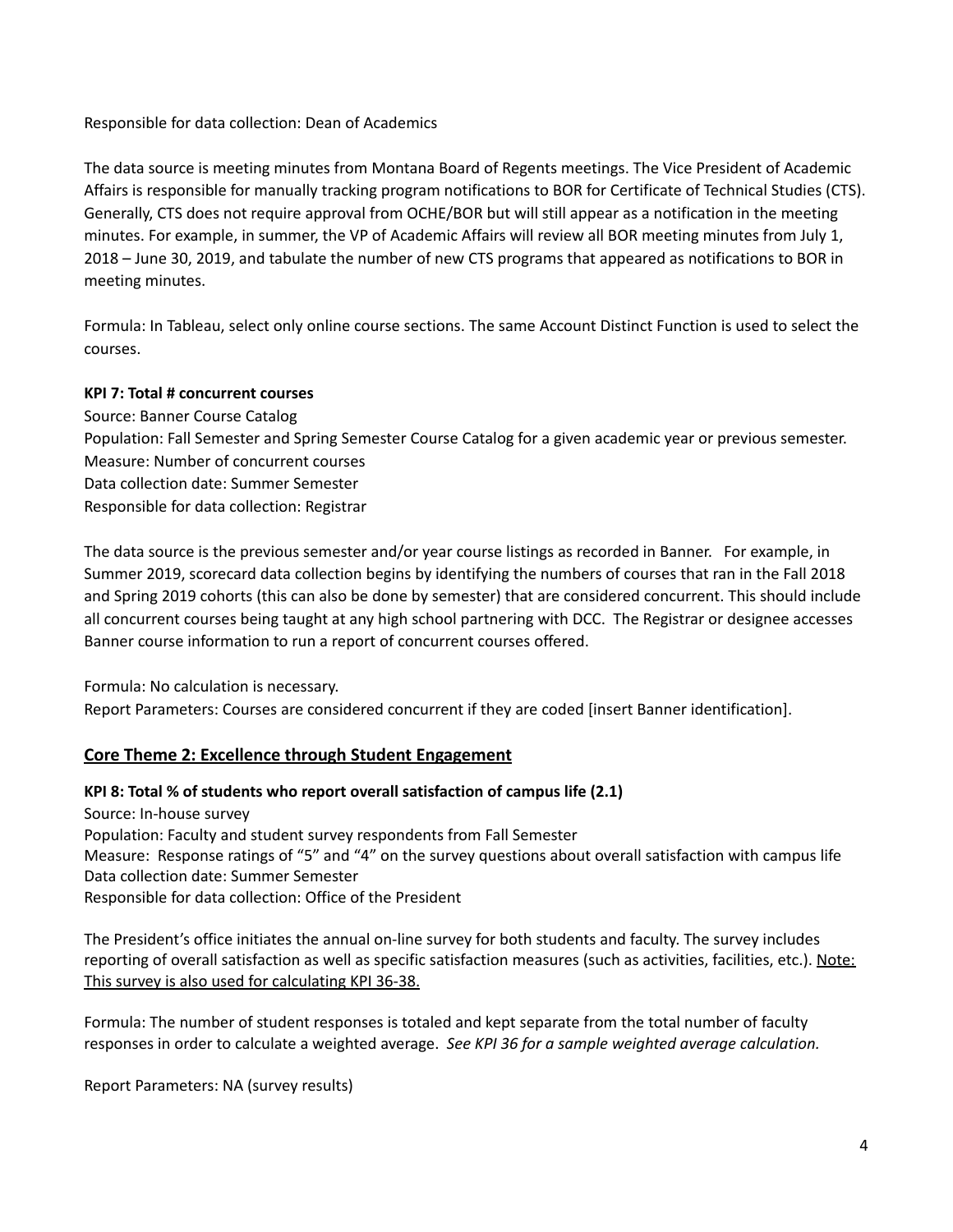### <span id="page-4-0"></span>**KPI 9: Total % of students who participate in a campus-sponsored club (2.2)**

Source: Club Rosters maintained by the Director of Housing/Student Life Population: Students participating in the campus-sponsored club from July 1 of a given year – June 30 of the following year Measure: Total number (unduplicated) students participating in campus clubs Data collection date: Summer Semester

Responsible for data collection: Director of Housing/Student Life

The data source is club rosters from the previous fiscal calendar year. For example, in summer 2019, begin scorecard data collection with events held between July 1, 2018, and June 30, 2019. Students signed up for any campus-recognized clubs who also attend at least one club meeting or event qualify in this KPI. The Director of Housing/Student Life maintains records of most events and relies on other offices such as athletics for some records.

The Director of Housing/Student Life or designee manually counts the number of students participating in campus-sponsored clubs. It is important that rosters are checked for duplications (as students may participate in multiple clubs). For purposes of this KPI, students should only be counted once per reporting year.

Formula: The total number of students participating in a club is divided by the total unduplicated head-count (first-time, full-time) students. Multiply the number by 100 to determine the percentage of students participating in campus-sponsored clubs.

Example: 80 unduplicated students in clubs ÷ 225 first-time, full time students = .3556 x 100 = 35.56% students *participating in clubs.*

Report Parameters: NA (manual count)

# <span id="page-4-1"></span>**KPI 10: Total % of students who graduate by the end of 2 years (2.3)**

Source: Banner DCC Graduation Data and Data Warehouse Population: Fall Semester Cohort Measure: The number of F16 Cohort students graduating from DCC in S2017 (year 1), F2017 or S2018 (year 2), F2018 or S2019 (year 3), (include summer 2017 and 2018) Data collection date: Fall 2019 Responsible for data collection: Registrar

The data source is the Fall cohort from two years prior to the data-gathering period. For example, in Fall 2019, scorecard data collection begins by identifying the students in the Fall 2016 cohort.

The Registrar or designee accesses the Data Warehouse of Banner records organizing the Fall 2016 first-time, full-time cohort by declared majors. Data from Tableau degrees awarded by the term is used to develop a list of students who have graduated. The Fall 2016 cohort students are compared by name to the graduation lists. All possible graduation years must be reviewed which in this case will be Year 1 Spring 2017; Year 2 F2017 and S2018; Year 3 F2018 and S2019; and include summers 2017 and 2018. A count of the total number of graduates for AA, AS, AAS, and CTS is recorded.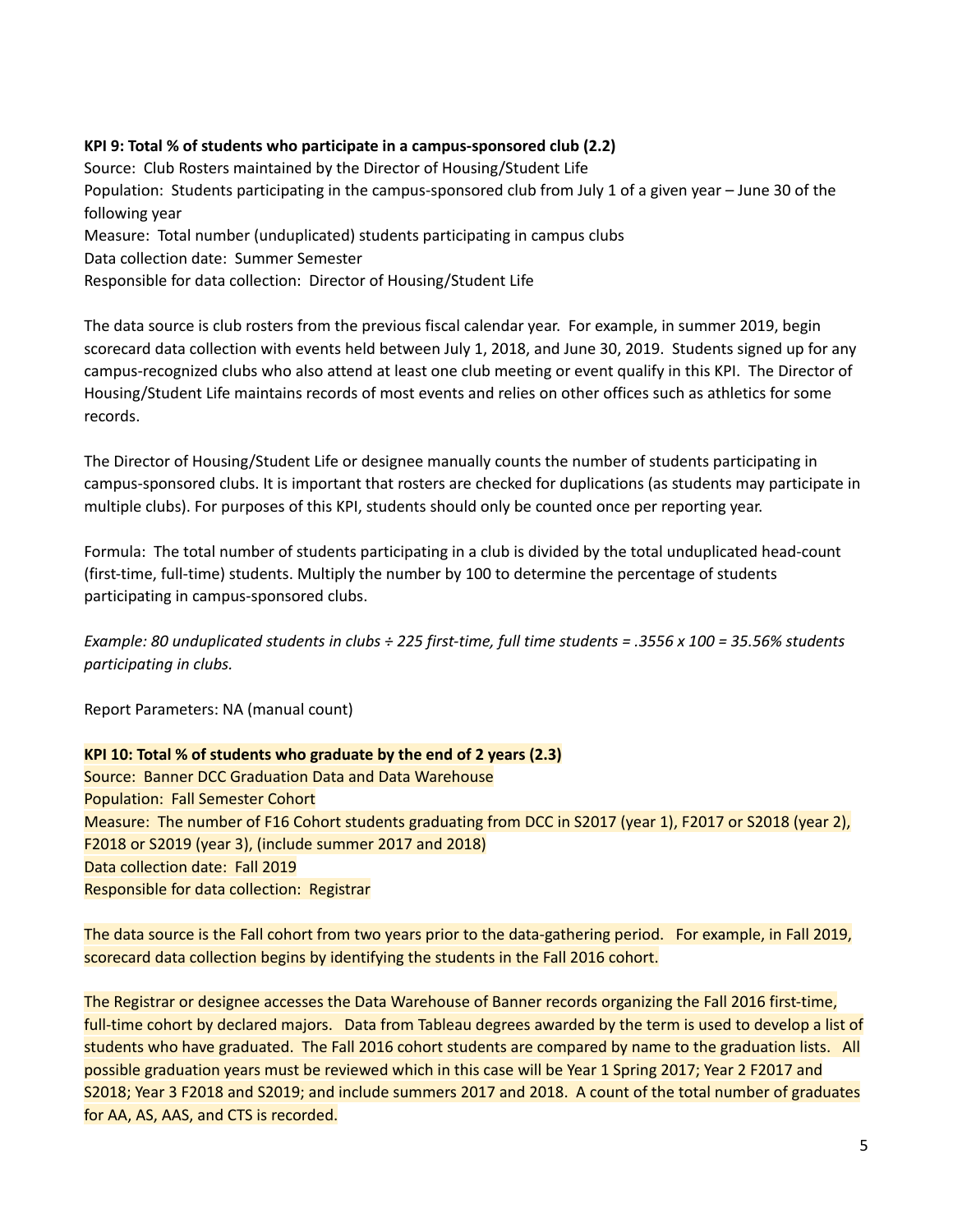Formula: Manually count the names of graduates that fit the search criteria to determine the total number of graduates with AA/AS/AAS/CTS degrees. Next, take the total number of graduates and divide by the total number of AA/AS/CTS declared major students in Cohort F2016. Multiply the number by 100 to determine the percentage that persisted to graduation within two years of initial enrollment.

*Example: 140 – Total graduates (within 2 years) from FY16-17 cohort ÷460 – Total FT, FT students in FY 16-17 .3043 x 100 = 30.43% 2 Year Graduation Rate*

Report Parameters:

#### <span id="page-5-0"></span>**KPI 11: Total percent of students who graduate by the end of 3 years (2.3)**

Source: Banner DCC Graduation Data and Data Warehouse Population: Fall 2015 Cohort Measure: The number of F15 Cohort students graduating from DCC in S2016 (year 1), F2016 or S2017 (year 2), F2017 or S2018 (year 3), (include summer 2016 and 2017) Data collection date: Fall 2018 Responsible for data collection: Registrar

The data source is the Fall cohort from three years prior to the data-gathering period. For example, in Fall 2018, scorecard data collection begins by identifying the students in the Fall 2015 cohort.

The Registrar or designee accesses the Data Warehouse of Banner records organizing the Fall 2015 first-time, full-time cohort by declared majors. Data from Tableau degrees awarded by the term is used to develop a list of students who have graduated. The Fall 2015 cohort students are compared by name to the graduation lists. All possible graduation years must be reviewed which in this case will be Year 1 Spring 2016; Year 2 F2016 and S2017; Year 3 F2017 and S2018; and include summers 2016 and 2017. A count of the total number of graduates for AA, AS, AAS, and CTS is recorded.

Formula: Manually count the names of graduates that fit the search criteria to determine the total number of graduates with AA/AS/AAS/CTS degrees. Next, take the total number of graduates and divide by the total number of AA/AS declared major students in Cohort F2015. Multiply the number by 100 to determine the percentage that persisted to graduation within three years of initial enrollment. *See example for KPI 10.*

Report Parameters:

# <span id="page-5-1"></span>KPI 12: Total % of Fall Semester program students returning in the Spring Semester of the same academic year **(retention, 2.4)**

Source: Banner DCC Enrollment Data and Data Warehouse Population: Fall Semester Cohort Measure: The number of Fall Semester Cohort students returning in Spring of the same academic year Data collection date: Spring Semester Responsible for data collection: Registrar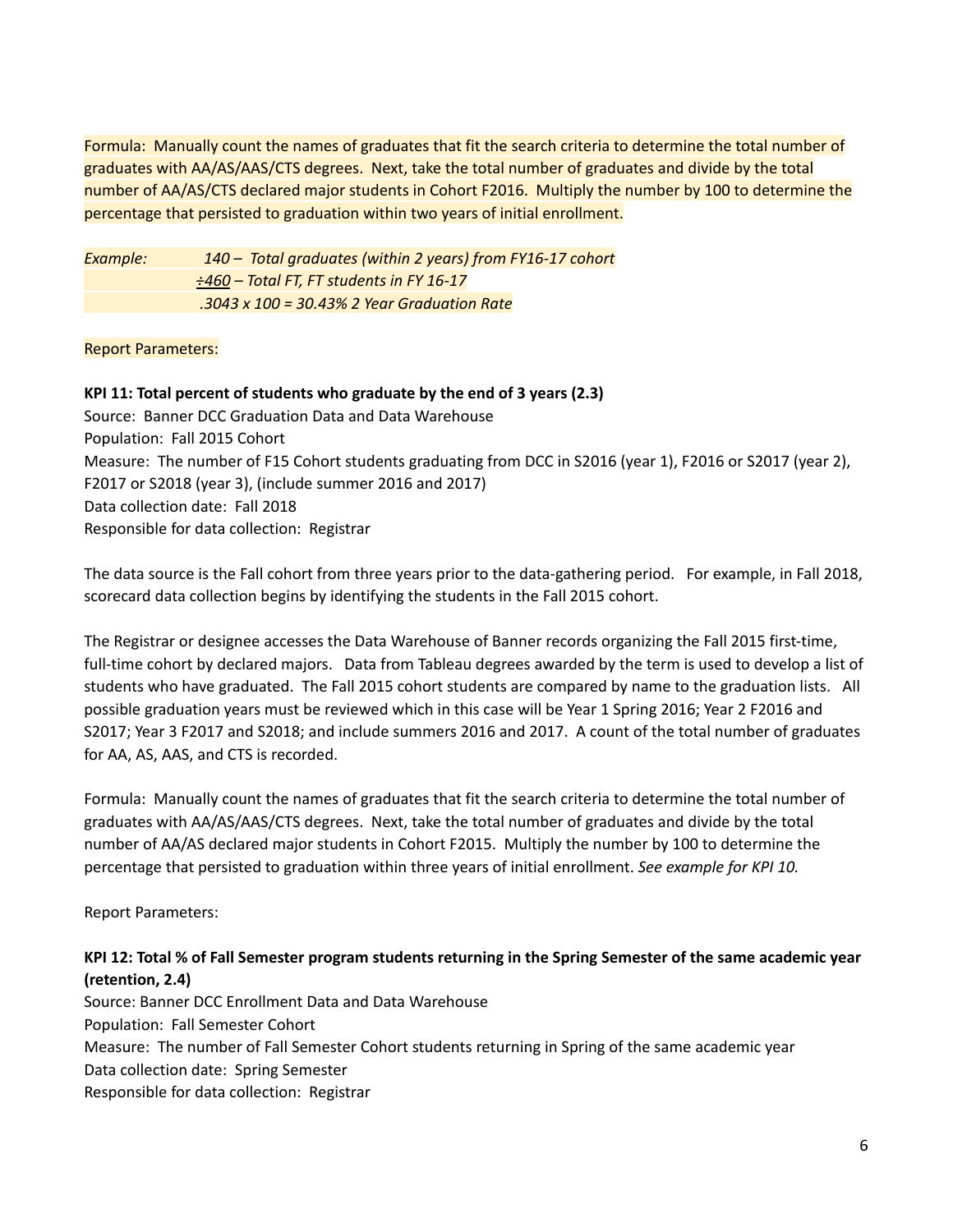The data source is the previous fall cohort of *first-time*, full-time students as recorded in Banner. For example, in November 2018, scorecard data collection begins by identifying the students in the Fall 2018 cohort. The Registrar or designee accesses the Data Warehouse enrollment by term information associated with Banner records to organize the Fall semester first-time, full-time cohort by declared major. Next uses Tableau student enrollment by term for a list of students enrolled in Spring 2019. Then compares the Fall 2018 cohort students by name or ID number to the list of students enrolled in Spring 2019 searching for Fall 2018 cohort students in this next spring enrollment list.

Formula: To determine the percentage of F2018 AA/AS first-time, full-time cohort students that return in Spring 2019 divide the number who return in Spring 2019 by the total number of AA/AS F2018 cohort students and multiply by 100 to determine the percentage retained.

*Example: 200 – Total FY18-19 FT, FT students returning in SP19 ÷225 – Total FY18-19 FT, FT students from FA18 .8889 x 100 = 88.89% Fall-to-Spring Retention*

Report Parameters:

# <span id="page-6-0"></span>KPI 13: Total % of Fall Semester program students returning in the Fall Semester of the following academic **year. (retention, 2.4)**

Source: Banner DCC Enrollment Data and Data Warehouse

Population: Fall Semester Cohort

Measure: The number of Fall Semester Cohort students returning in Fall Semester of the following academic year

Data collection date: Spring Semester of the following academic year Responsible for data collection: Registrar

The data source is the previous fall cohort of first-time, full-time students as recorded in Banner. For example, in November 2019, scorecard data collection begins by identifying the students in the Fall 2018 cohort. The Registrar or designee accesses the Data Warehouse enrollment by term information associated with Banner records to organize the Fall 2018 first-time, full-time cohort by declared major. Next uses Tableau student enrollment by term for a list of students enrolled in Fall 2019. Then compares the Fall 2018 cohort students by name or ID number to the list of students enrolled in Fall 2019 searching for Fall 2018 cohort students in this next spring enrollment list.

Formula: To determine the percentage of F2018 AA/AS first-time, full-time cohort students that return in Fall 2019 divide the number who return in Fall 2019 by the total number of AA/AS F2018 cohort students and multiply by 100 to determine the percentage retained.

| Example: | 175 - Total FY18-19 FT, FT students returning in FA19 |
|----------|-------------------------------------------------------|
|          | ÷225 - Total FY18-19 FT, FT students from FA18        |
|          | .7778 x 100 = 77.78% Fall-to-Fall Retention           |

Report Parameters: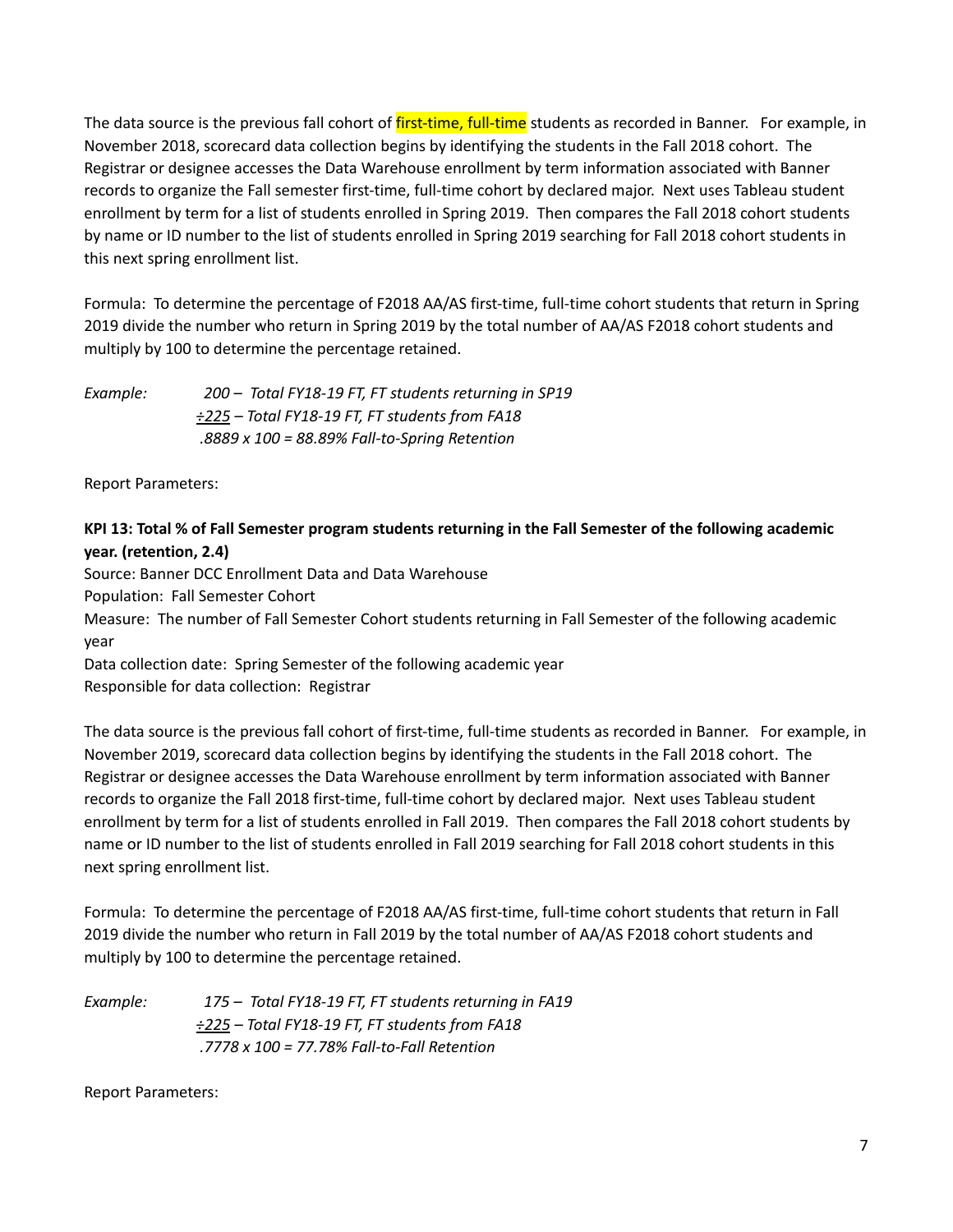# <span id="page-7-0"></span>KPI 14: Total percent of students who return to college, at any institution in Montana, for their second year **(2.4)**

Source: Banner DCC student information; OCHE Data Warehouse Population: Fall Semester Cohort Measure: The number of Fall semester first-time, full-time cohort students who are enrolled in any institution in Montana for their second year. Data collection date: Fall semester of the second year

Responsible for data collection: Registrar

The data source is the Fall cohort from the prior year. For example, in November begin scorecard data collection by identifying the Fall semester first-time, full-time student cohort. The Registrar or designee accesses the Data Warehouse of Banner records organizing the Fall semester cohort by declared majors. The Registrar then sends the names to OCHE to be compared against students enrolled in other Montana institutions in the Fall semester.

Formula: The manual count of students in the OCHE report listed as attending any institution in Montana is the total number of students who successfully transfer. Divide the total number of students from the count in the OCHE report by the total number of students in the Cohort Fall semester then multiply by 100. The result is the percentage of students that successfully transfer to other Montana institutions.

Example: 180 FY17-18 students attending any MUS school in FY18-19  $\div$  210 FY17-18 total students = .8571 x 100 *= 85.7% DCC students who continue on to any MUS institution their second year.*

Report Parameters:

# <span id="page-7-1"></span>**Core Theme 3: Excellence through Community**

# <span id="page-7-2"></span>**KPI 15: Number of campus-wide events open to the Glendive community (3.2)**

Source: Facility Use Records maintained by the Office of the Vice President of Academic Affairs Population: Events from July 1 of a given year – June 30 of the following year that was (a) open to the public and (b) not sponsored by a third party.

Measure: Number of qualifying events during the designated period.

Data collection date: Summer of the following year

Responsible for data collection: Vice President of Academic Affairs

The data source is facility use records from the previous fiscal calendar year. For example, in summer 2019, begin scorecard data collection with events held between July 1, 2018, and June 30, 2019. Events sponsored by the college and open to the public qualify in this KPI. Events such as a high school team using the gym as a practice facility is not open to the public thus do not qualify. The rental of a room by an agency or business for a purpose of the agency or business also does not qualify in this KPI. The Office of Academic Affairs maintains records of most events and relies on other offices such as athletics for some records.

The Vice President of Academic Affairs or designee counts the number of qualifying events that are open to the public and not sponsored by a third party. This number is given to the Scorecard Data Collection Manager who places it into the scorecard and compares it to the established range for successful mission fulfillment.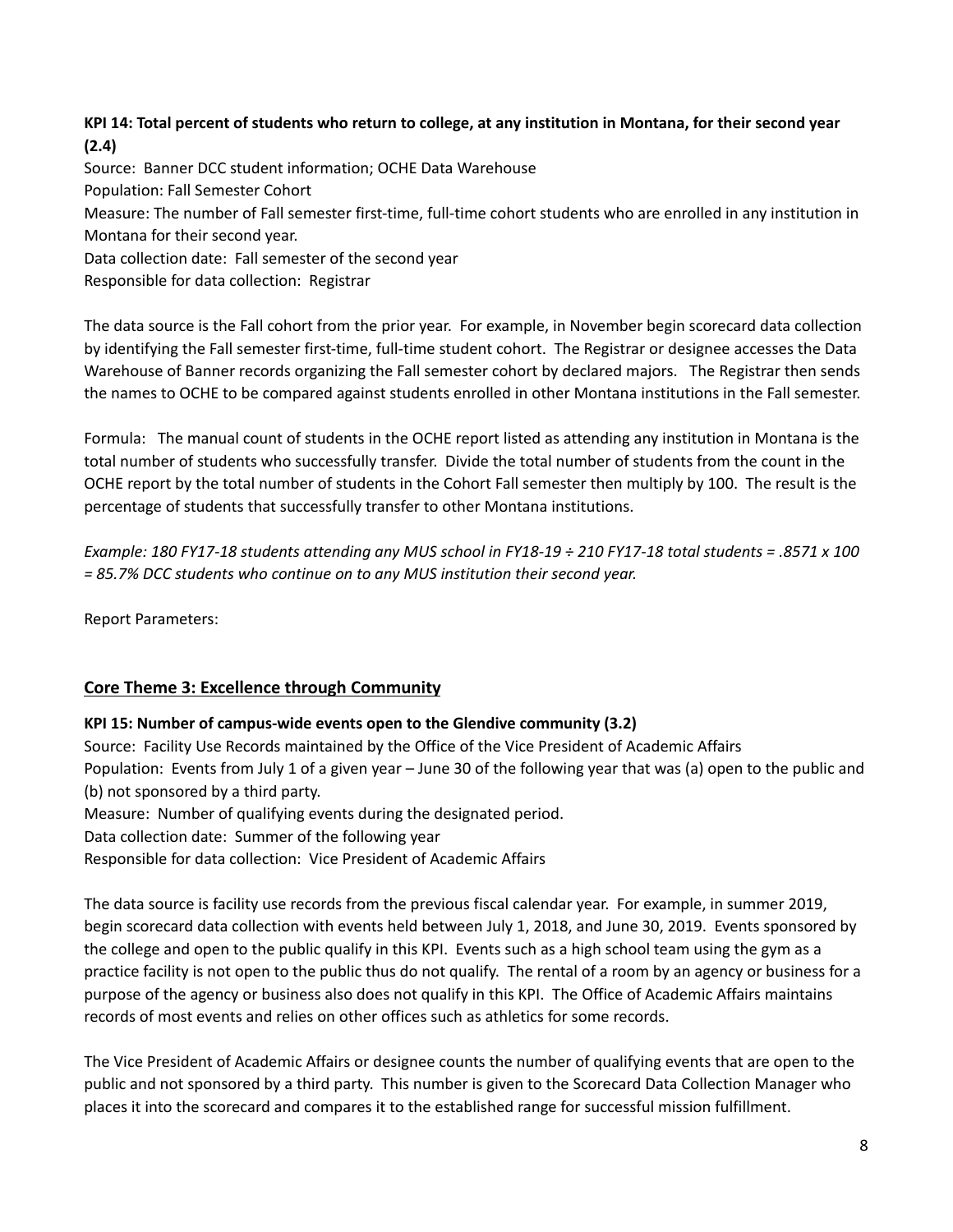Formula: No calculation needed

Report Parameters: NA (manual count)

#### <span id="page-8-0"></span>**KPI 16: Number of student life activities held on campus for our DCC students (3.2)**

Source: Student Life Records maintained by the Director of Housing/Student Life & Vice President of Academic Affairs

Population: Events from July 1 of a given year – June 30 of the following year that were organized by Student Life, Housing, or campus-recognized clubs and organizations.

Measure: Number of qualifying events during the designated period.

Data collection date: Summer of the following year

Responsible for data collection: Director of Housing/Student Life & Vice President of Academic & Student Affairs

The data source is facility use records from the previous fiscal calendar year. For example, in summer 2019, begin scorecard data collection with events held between July 1, 2018, and June 30, 2019. Events sponsored by Student Life, Housing, and campus-recognized Clubs qualify in this KPI. Sporting events that do not include an associated activity (i.e. pep rally or dance) do not qualify. The Office of Academic Affairs through the Director of Housing/Student Life maintains records of most events and relies on other offices such as athletics for some records.

Director of Housing/Student Life or designee counts the number of qualifying events. This number is given to the Scorecard Data Collection Manager who places it into the scorecard and compares it to the established range for successful mission fulfillment.

Formula: No calculation needed Report Parameters: NA (manual count)

#### <span id="page-8-1"></span>**KPI 17: Total # of personnel serving with a community organization:**

Source: Personnel survey Population: All full-time, part-time, and temporary employees of DCC Measure: Numbers of personnel serving with community organizations Data collection date: Summer of following year Responsible for data collection: Office of Academic & Student Affairs

The data source is a survey generated by the Office of the Vice President of Academic & Student Affairs for the previous fiscal calendar year. For example, in summer 2019, begin scorecard data collection with events held between July 1, 2018, and June 30, 2019. The survey will ask personnel to self-report on the number of community organizations they serve, which organizations are served, and in what capacity.

The results of the survey are summarized by the Vice President of Academic & Student Affairs or the designee. This number is given to the Scorecard Data Collection Manager who places it into the scorecard and compares it to the established range for successful mission fulfillment.

Formula: No calculation needed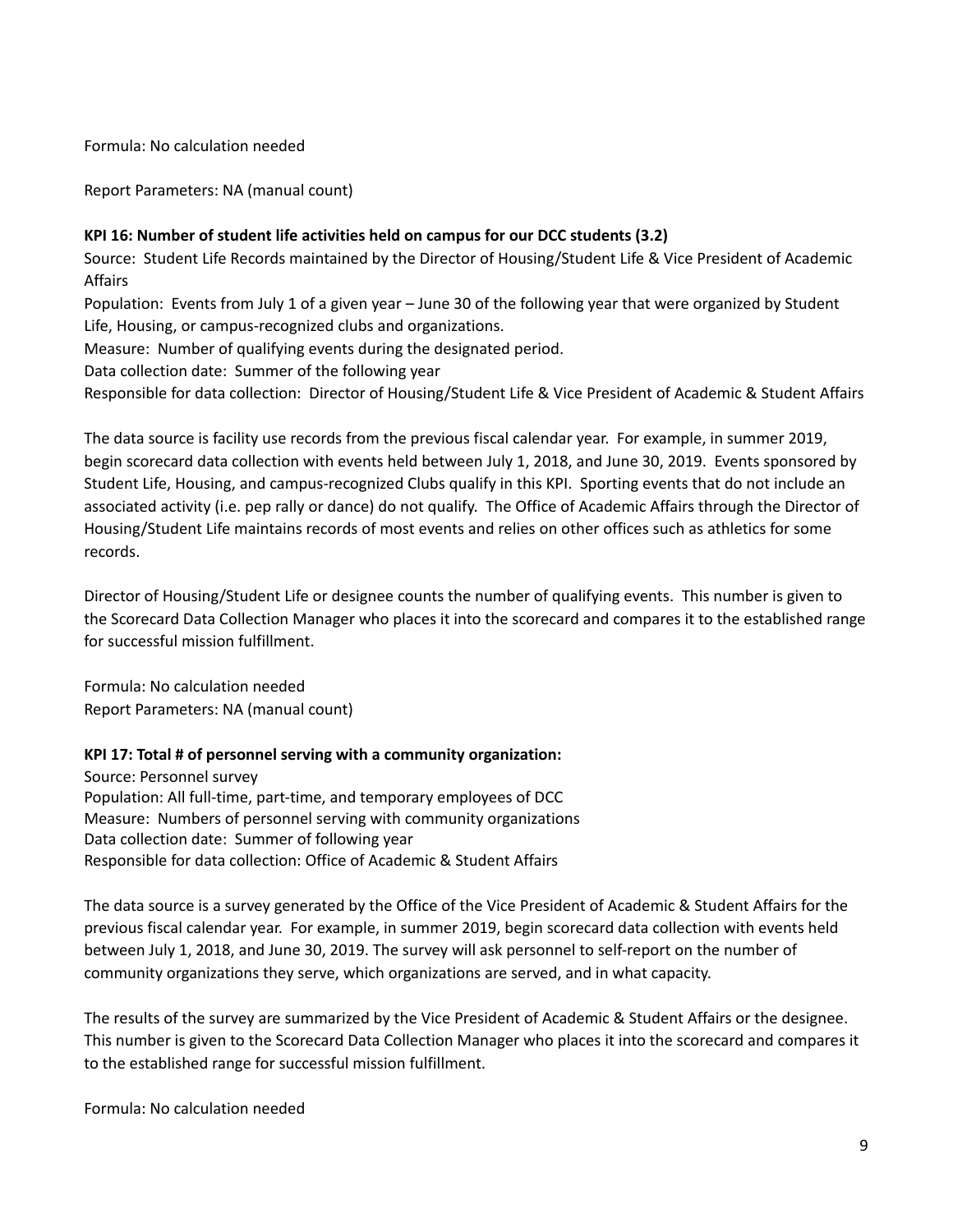Report Parameters: NA (manual count)

### <span id="page-9-0"></span>**Core Theme 4: Excellence through Outreach**

#### <span id="page-9-1"></span>**KPI 18: Total # of communities in Eastern Montana visited by the President (4.1)**

Source: President's calendar Population: Communities in Eastern Montana Measure: Numbers of community visits made by the President Data collection date: Summer after the end of the fiscal year Responsible for data collection: Office of the President

The data source is the President's calendar for the previous fiscal calendar year. The Office of the President will manually count the number of visits made by the President to communities in the DCC service area. This number is given to the Scorecard Data Collection Manager who places it into the scorecard and compares it to the established range for successful mission fulfillment.

Formula: No calculation needed Report Parameters: NA (manual count)

### <span id="page-9-2"></span>**KPI 19: Total # students served through Continuing Education, Workforce Development and other areas (4.2)**

Source: Attendance Rosters Population: Participants July 1 of a given year through June 30 the following year Measure: Number of participants during the designated period. Data collection date: August after the end of the fiscal year Responsible for data collection: Director of Workforce Development & Continuing Education and AVP

The data source is enrollment records from the previous fiscal calendar year. For example, in August 2019, begin scorecard data collection with the non-credit training records from July 1, 2018, through June 30, 2019. The Director of Workforce Development & Continuing Education maintains rosters of all courses offered during the designated time period.

The Director of Workforce Development & Continuing Education counts the number of participants in all non-credit courses offered. This number is given to the Scorecard Data Collection Manager who places it into the scorecard and compares it to the established range for successful mission fulfillment.

Formula: No calculation needed Report Parameters:

#### <span id="page-9-3"></span>**KPI 20: Total # apprenticeship opportunities available (4.3)**

Source: Business Contact Database Population: Course Lists of a given academic year Measure: Number of signed MOUs for apprenticeships Data collection date: Summer following a given academic year Responsible for data collection: Director of Workforce Development & Continuing Education

The Director of Workforce Development & Continuing Education is responsible for maintaining records of all contracts signed with business or industry partners, including those for internship and apprenticeship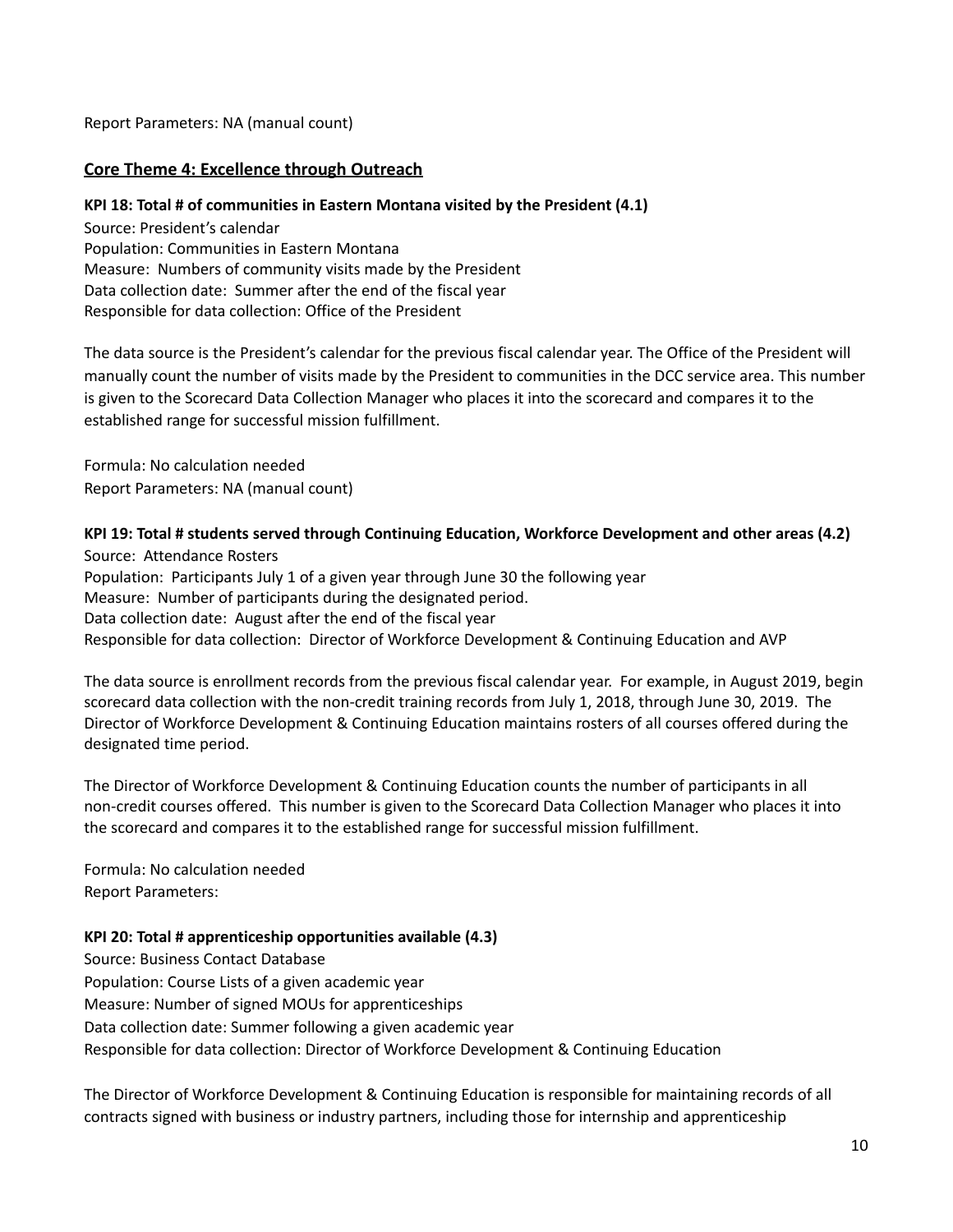opportunities. Copies/scans of related contracts/MOUs for apprenticeship opportunities should be kept in a secure folder on the shared drive.

The data source is records of contracts/MOUs signed for apprenticeship opportunities for the previous fiscal year. For example, in summer 2019, the Director of Workforce Development & Continuing Education can manually apprenticeship-related contracts or MOU from July 1, 2018 – June 30, 2019. This number is given to the Scorecard Data Collection Manager who places it into the scorecard and compares it to the established range for successful mission fulfillment.

Formula: No calculation needed Report Parameters: NA (manual count)

# <span id="page-10-0"></span>**KPI 21: Total # internship opportunities available (4.3)**

Source: Business Contact Database Population: Course Lists of a given academic year Measure: Number of signed MOUs for internships Data collection date: Summer following given academic year Responsible for data collection: Director of Workforce Development & Continuing Education

The Director of Workforce Development & Continuing Education is responsible for maintaining records of all contracts signed with business or industry partners, including those for internship and apprenticeship opportunities. Copies/scans of related contracts/MOUs for internship opportunities should be kept in a secure folder on the shared drive.

The data source is records of contracts/MOUs signed for internship opportunities for the previous fiscal year. For example, in summer 2019, the Director of Workforce Development & Continuing Education can manually all internship-related contracts or MOU from July 1, 2018 – June 30, 2019. This number is given to the Scorecard Data Collection Manager who places it into the scorecard and compares it to the established range for successful mission fulfillment.

Formula: No calculation needed Report Parameters: NA (manual count)

# <span id="page-10-1"></span>**KPI 22: Revenue – Total \$ earned through workforce and Continuing Educational efforts (4.2)**

Source: DCC Banner Finance Module Population: Revenue collected from July 1,of a given year through June 30 of the following year Measure: Net revenue Data collection date: Summer of the following year Responsible for data collection: Vice President of Business and Finance

The Vice President of Business and Finance uses Banner financial data to determine the revenue and expenses of the workforce and non-credit offerings. The resulting net-revenue dollar amount is given to the Scorecard Data Collection Manager who places it into the scorecard and compares it to the established range for successful mission fulfillment for this KPI.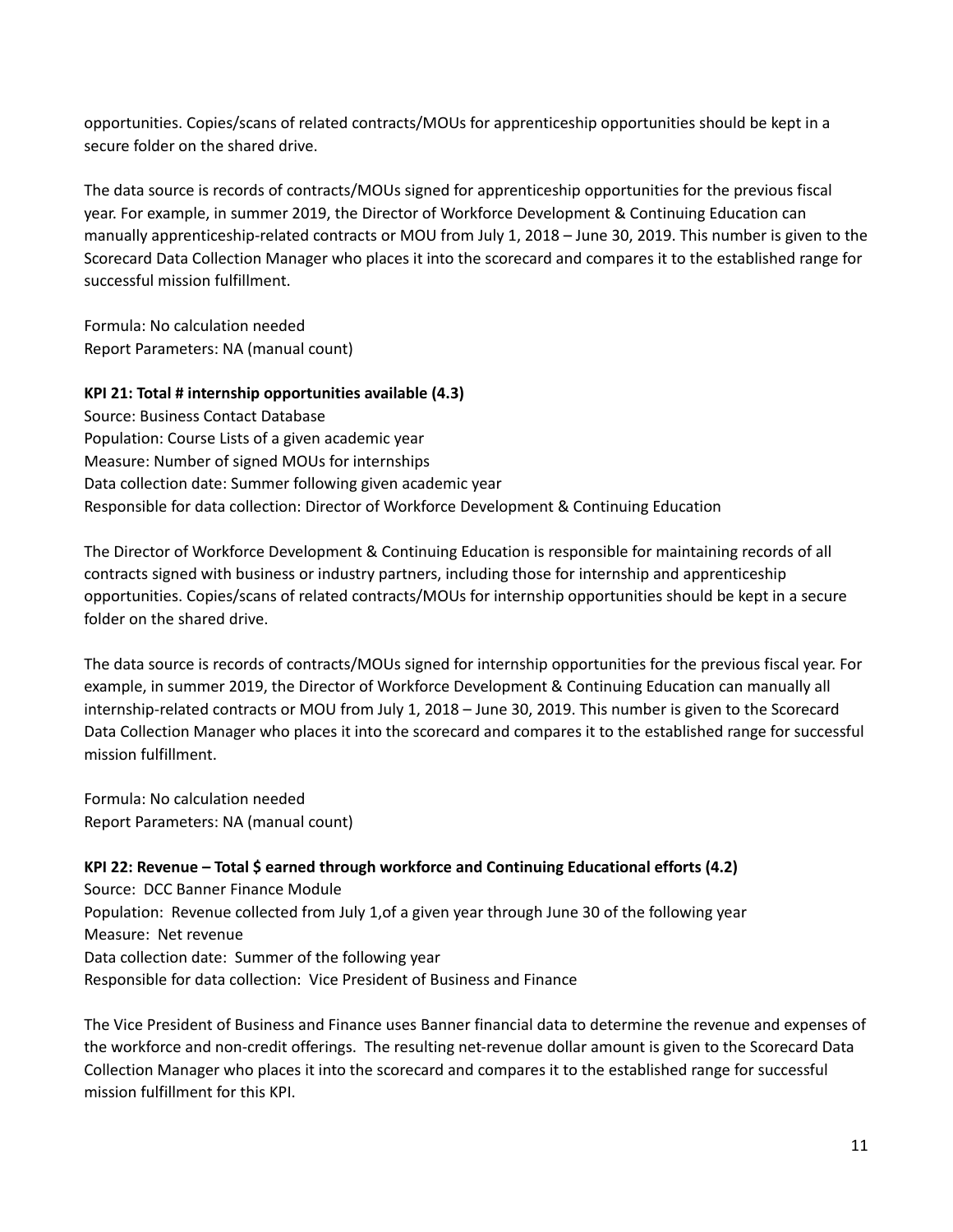Formula: No calculation needed Report Parameters:

# <span id="page-11-0"></span>**Core Theme 5: Excellence through Recruiting**

**KPI 23: Total FTE for in-state students for Fall Semester KPI 24: Total FTE for in-state students for Spring Semester KPI 25: Total FTE for non-resident students for Fall Semester KPI 26: Total FTE for non-resident students for Spring Semester KPI 27: Total FTE for in-state students for Summer Semester KPI 28: Total FTE for non-resident students for Summer Semester KPI 29: Total Annualized FTE for in-state students KPI 30: Total Annualized FTE for non-resident students**

*Note: The following applies to data collection for KPI 23-30*

Source: Banner DCC Enrollment Data Population: Fall Semester Cohort, Spring Semester Cohort Measure: Total FTE summarized and categorized by Fall, Spring, and Summer semesters; in-state vs. non-resident students; and Total Annualized (all students and semesters) Data collection date: Fall of following academic year Responsible for data collection: Registrar

The data source is the previous year (or semester for year-to-date calculations) FTE as recorded in Banner. For example, in Summer 2019, scorecard data collection begins by calculating FTE in the Fall 2018 and Spring 2019 cohorts. The Registrar or designee accesses enrollment by term information for total credit hours (after the  $15<sup>th</sup>$ day of the semester) to calculate all AY 2018-19 FTE separated by semester (Fall, Spring, Summer), and by student type (in-state, non-resident) and Total Annualized FTE by student type (in-state, non-resident). The results of these individual queries will be summarized and given to the Scorecard Data Collection Manager who places it into the scorecard and compares it to the established range for successful mission fulfillment for these range of KPIs.

Formula: FTE calculations should be made utilizing the Total Credit Hours ÷ 15 = FTE formula. This calculation will need to be made separately for each of the categories in KPIs 23-30.

| ----------                                          |                           |           |            |
|-----------------------------------------------------|---------------------------|-----------|------------|
| <b>Measure</b>                                      | <b>Total Credit Hours</b> | $\div$ 15 | <b>FTE</b> |
| Total FTE for in-state students for Fall Semester   | 3.375                     | $\div$ 15 | 225        |
| Total FTE for in-state students for Spring Semester | 3,075                     | $\div$ 15 | 205        |
| Total FTE for in-state students for Summer Semester | 1.125                     | $\div$ 15 | 75         |
| <b>Total Annualized FTE for in-state students</b>   | 7,575                     | $\div$ 15 | 505        |

<span id="page-11-1"></span>Report Parameters:

*Example:*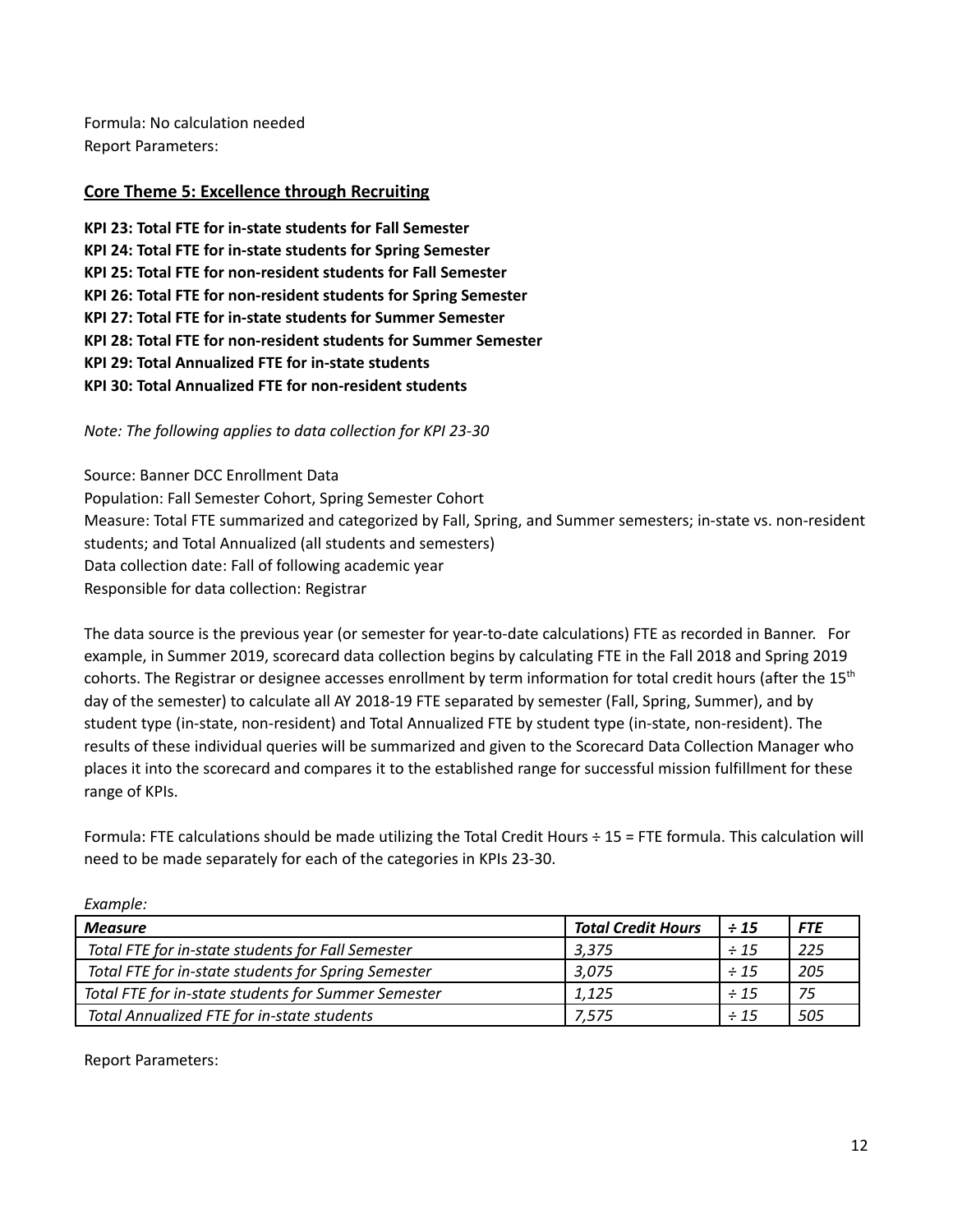### **KPI 31: Number of applicants that complete enrollment process (5.1)**

Source: Banner DCC Applicant Data Population: Fall Semester Cohort, Spring Semester Cohort Measure: Total number of applicants who complete enrollment requirements Data collection date: Fall of the following academic year Responsible for data collection: Registrar

The data source is the previous year (or semester for year-to-date calculations) applicants as recorded in Banner. For example, in Summer 2019, scorecard data collection begins by identifying applicants in the Fall 2018 and Spring 2019 cohorts.

Applicants are considered to have completed enrollment requirement when they have completed:

- \$30 one-time non-refundable application fee
- Official high school transcript or equivalency transcript (GED, HiSET, TASC)
- Official transcripts from ALL previously attended colleges, if applicable
- ACT/SAT for recent high school graduates (ACT preferred)
- COMPASS Assessment scores
- Proof of two MMR immunizations (if born after December 31, 1956; proof of age if born before January 1, 1957)

The Registrar or designee accesses the Banner applicant information to determine which students have completed all requirements in that semester.

Formula: No calculation needed.

Report Parameters:

#### <span id="page-12-0"></span>**Core Theme 6: Excellence through Financial Practices**

# <span id="page-12-1"></span>KPI 32: Capital Campaigns - Total \$ raised to support DCC's major [initiatives](#page-12-1) during current Academic Year (6.1) Source: DCC Banner Finance Module

Population: Revenue collected from July 1 of a given year through June 30 of the following year

Measure: Net revenue raised coded as capital funds

Data collection date: Summer after the end of the fiscal year

Responsible for data collection: Vice President of Business and Finance

Formula: The Vice President of Business and Finance uses Banner financial data to determine the revenue code in the accounting system as capital campaigns. The resulting net-revenue dollar amount is given to the Scorecard Data Collection Manager who places it into the scorecard and compares it to the established range for successful mission fulfillment for this KPI.

Formula: No calculation needed.

Report Parameters: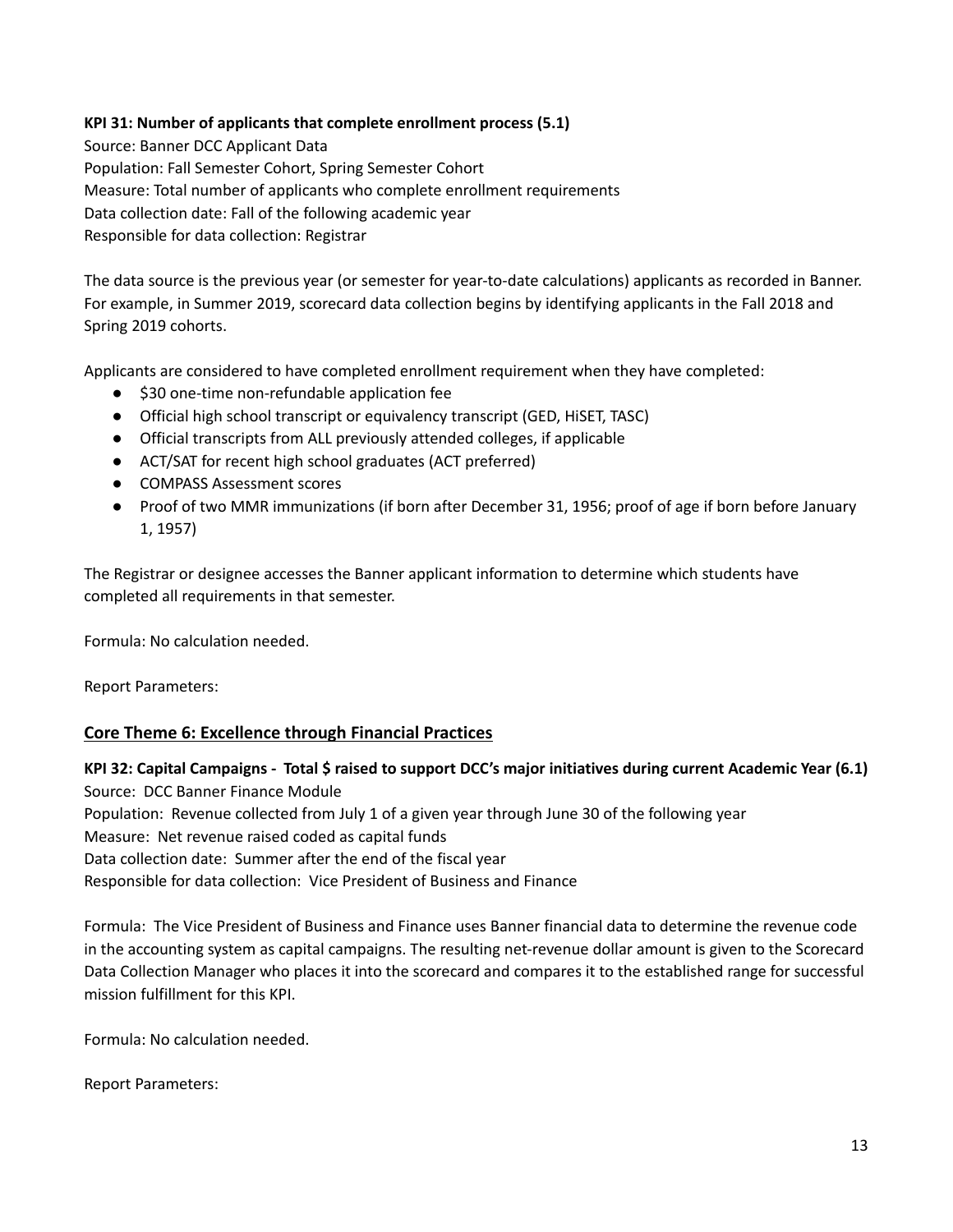### <span id="page-13-0"></span>**KPI 33: Total revenue raised through grants (6.1)**

Source: DCC Banner Finance Module Population: Grant Revenue collected from July 1 of a given year through June 30 of the following year Measure: Net revenue raised coded as grant funds Data collection date: Summer after the end of the fiscal year Responsible for data collection: Vice President of Business and Finance

The Vice President of Business and Finance uses Banner financial data to determine the revenue code in the accounting system as grant funds. The resulting net-revenue dollar amount is given to the Scorecard Data Collection Manager who places it into the scorecard and compares it to the established range for successful mission fulfillment for this KPI.

Formula: No calculation needed.

Report Parameters:

### <span id="page-13-1"></span>**KPI 34: Total amount awarded in scholarships in a given academic year (6.1)**

Source: DCC Banner Finance Module Population: Revenue collected from July 1 of a given year through June 30 of the following year Measure: Net revenue raised coded as capital funds Data collection date: Summer after the end of the fiscal year Responsible for data collection: Vice President of Business and Finance

# <span id="page-13-2"></span>**KPI 35: Affordability as measured by average net price compared to our peer institutions (6.2)**

Source: Integrated Postsecondary Education Data System (IPEDS) Population: Forty-two comparable colleges Measure: Net cost as reported to IPEDS for the year under study (using most recent available data) Data collection date: Fall Semester Responsible for data collection: Vice President of Business and Finance

The Data and Assessment Committee establishes the list of colleges that will be used as the "13 comparable colleges." The comparable colleges are 13 public institutions with the same Carnegie classification, the highest degree offered, and degree of urbanization as DCC using the U.S. Department of Education's Integrated Postsecondary Data System (IPEDS). Once this is established the VP determines the Dawson Community College net cost of attendance. This information is given to the Scorecard Data Collection Manager who places it into the scorecard and compares it to the established range for successful mission fulfillment for this KPI.

Formula: Cost of attendance is calculated by Financial Aid and includes average tuition, fees, books, supplies & standardized living expenses for the student only, for a normal academic year (9 months).

Report Parameters: IPEDS information can be accessed using: <https://nces.ed.gov/ipeds/datacenter> and selecting **Compare Institutions***.* Once in the Data set, you will need to **Select Variables** to include institutions with the same Carnegie classification, the highest degree offered, and degree of urbanization as DCC.

# <span id="page-13-3"></span>**Core Theme 7: Excellence through Facilities**